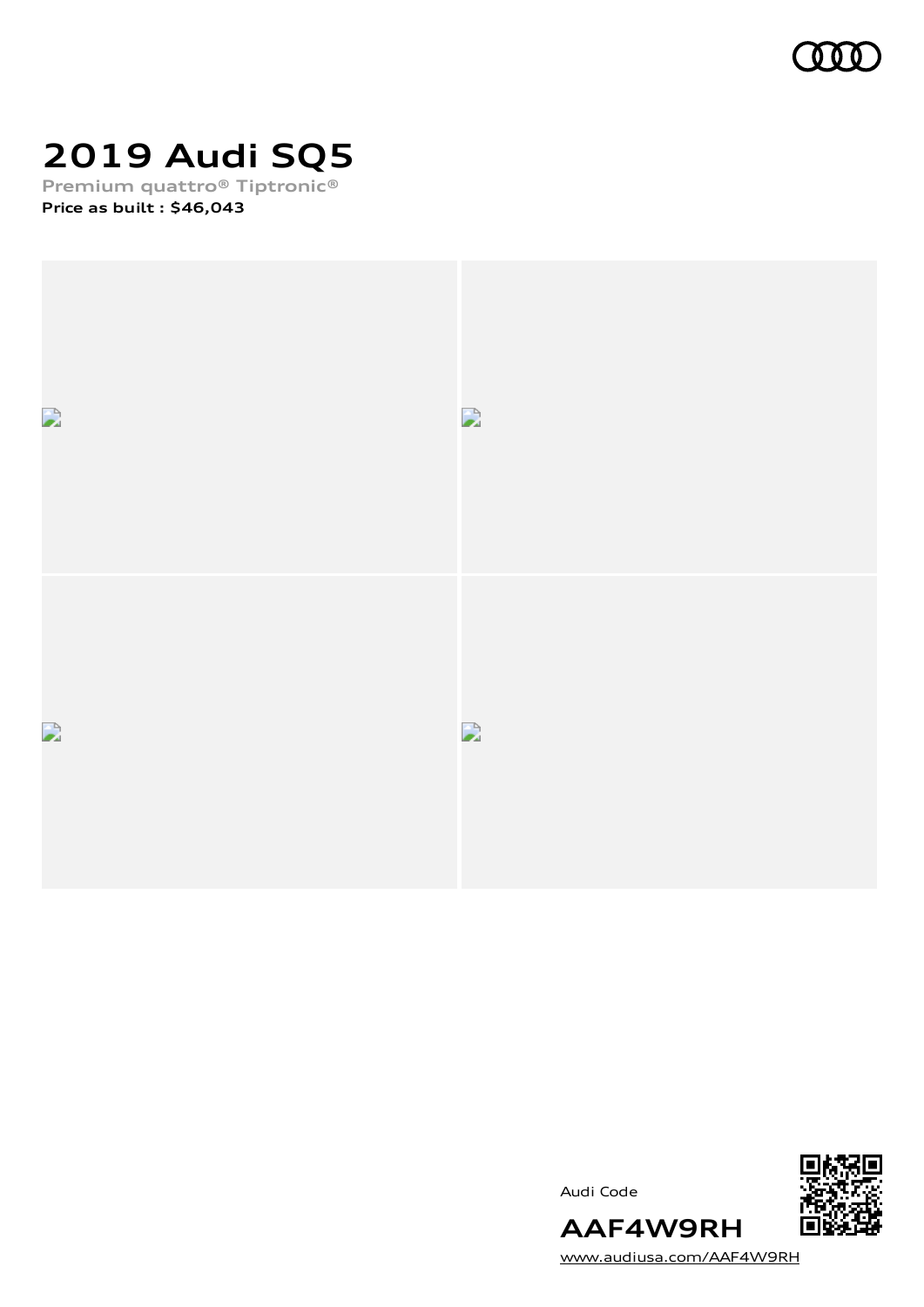# **Summary**

**Audi 2019 Audi SQ5** Premium quattro® Tiptronic®

**Price as buil[t](#page-10-0)** \$46,043

### **Exterior colour**

Daytona Gray pearl

## $\overline{\phantom{a}}$

### **Further Information**

|                 | N٥           |
|-----------------|--------------|
| Mileage         | 45,809 miles |
| Type of vehicle | Used car     |

**Warranty**

#### **Interior colour**

| Seats     | Black with Rock Gray stitching |
|-----------|--------------------------------|
| Dashboard | Black                          |
| Carpet    | Black                          |
| Headliner | Black                          |

#### **Audi Code** AAF4W9RH

**Your configuration on www.audiusa.com** [www.audiusa.com/AAF4W9RH](https://www.audiusa.com/AAF4W9RH)

**Commission number** e0dfaca20a0e09b14b31

### **Technical Specifications**

| Engine type                  | 3.0-liter six-cylinder                        |
|------------------------------|-----------------------------------------------|
| stroke                       | Displacement/Bore and 2,995/84.5 x 89.0 cc/mm |
| Torque                       | 369 lb-ft@rpm                                 |
| Top track speed              | 155 mph mph $1$                               |
| Acceleration (0 - 60<br>mph) | 5.1 seconds seconds                           |
| Recommended fuel             | Premium                                       |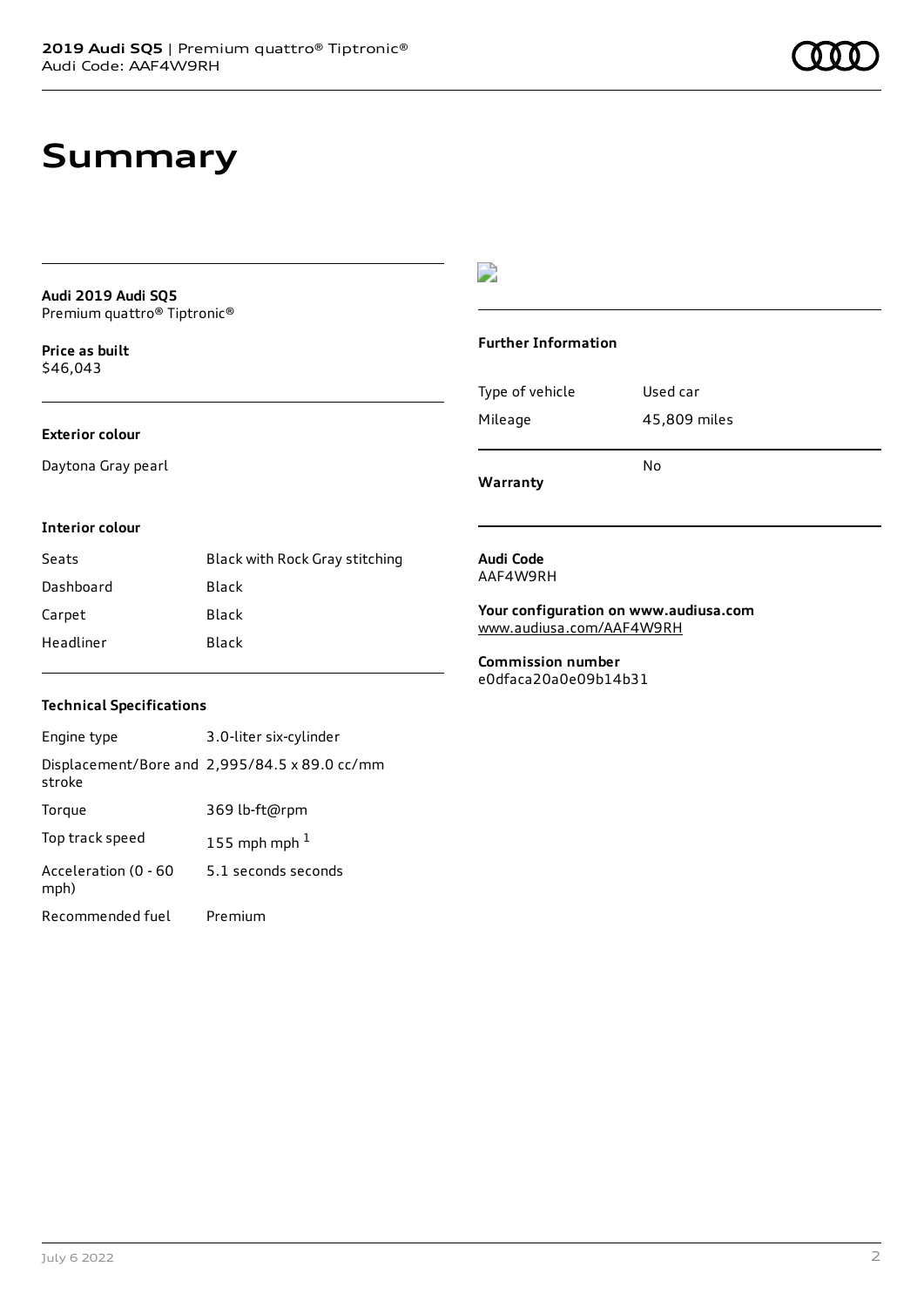# **Equipment**

Daytona Gray pearl

Audi advanced key-keyless start, stop and entry

Power-adjustable, auto-dimming, power-folding, heated exterior side mirrors with memory

20" 255/45 all-season tires

Convenience package

Panoramic sunroof

Audi pre sense® rear

Audi side assist

SiriusXM® Satellite Radio













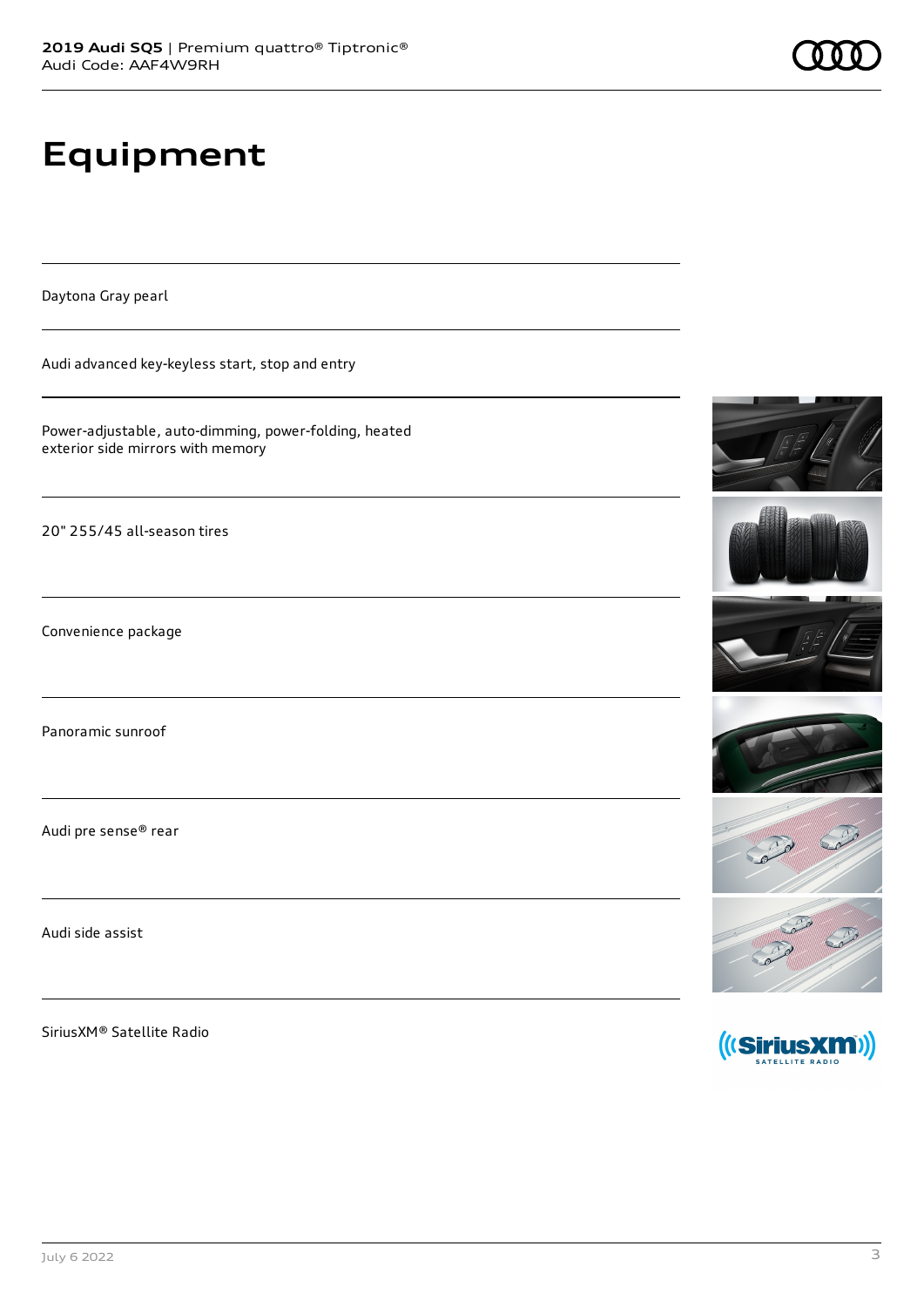| 4UB | Driver and front passenger airbags                               |
|-----|------------------------------------------------------------------|
| UH1 | Electromechanical parking brake                                  |
| 8T2 | Cruise control with coast, resume and<br>accelerate features     |
| VC2 | Garage door opener (HomeLink®)                                   |
| 4H5 | Electronic child locks                                           |
| OZ7 | Electromechanical power steering                                 |
| 7K6 | Tire-pressure monitoring system                                  |
| 4X3 | Front thorax side airbags and Sideguard®<br>head curtain airbags |
| 3B7 | Lower Anchors and Tethers for Children<br>(LATCH) in rear seats  |
|     |                                                                  |

### **Exterior**

| 1D8 | Provision for towing bracket             |
|-----|------------------------------------------|
| 1S1 | Car jack                                 |
| 1BL | Adaptive damping suspension system       |
| 3S1 | Aluminum roof rails                      |
| 513 | Tailgate roof spoiler                    |
| 8IT | Full LED headlights                      |
| 803 | Automatic headlights                     |
| 8SP | LED taillights with dynamic turn signals |
| VW1 | Rear privacy glass                       |
| 47B | Aluminum trim around exterior windows    |
| U07 | 20" 5-double-spoke-star design wheels    |
|     |                                          |

| Interior        |                                                                                     |
|-----------------|-------------------------------------------------------------------------------------|
| QE1             | Storage package                                                                     |
| 4M3             | Four beverage holders                                                               |
| VT5             | Aluminum door sill inlays with S badging                                            |
| VF1             | Stainless steel pedal caps                                                          |
| 6NQ             | Black cloth headliner                                                               |
| <b>9AO</b>      | Three-zone automatic climate control                                                |
| 4L7             | Auto-dimming interior rear view mirror with<br>digital compass                      |
| 001             | LED interior lighting package                                                       |
| 2PF             | Flat-bottom three-spoke multifunction sport<br>steering wheel                       |
| 7F <sub>9</sub> | Leather-wrapped gear selector                                                       |
| 4E7             | Power tailgate                                                                      |
| 5XF             | Driver and front-passenger extendable sun<br>visors with illuminated vanity mirrors |
| 3NS             | Sliding, split folding 40/20/40 rear<br>seatbacks with adjustable recline           |
| 7HA             | Standard leather package                                                            |
| N7N             | Leather/Alcantara® seating surfaces with<br>contrast stitching                      |
| 4A3             | <b>Heated front seats</b>                                                           |
| 5TG             | Brushed Aluminum inlays                                                             |

#### **Infotainment and Driver Assistance**

| 6K9 | Audi pre sense® basic and Audi pre sense®<br>city     |
|-----|-------------------------------------------------------|
| 2H1 | Audi drive select                                     |
| IW3 | Audi connect CARE assistance and security<br>services |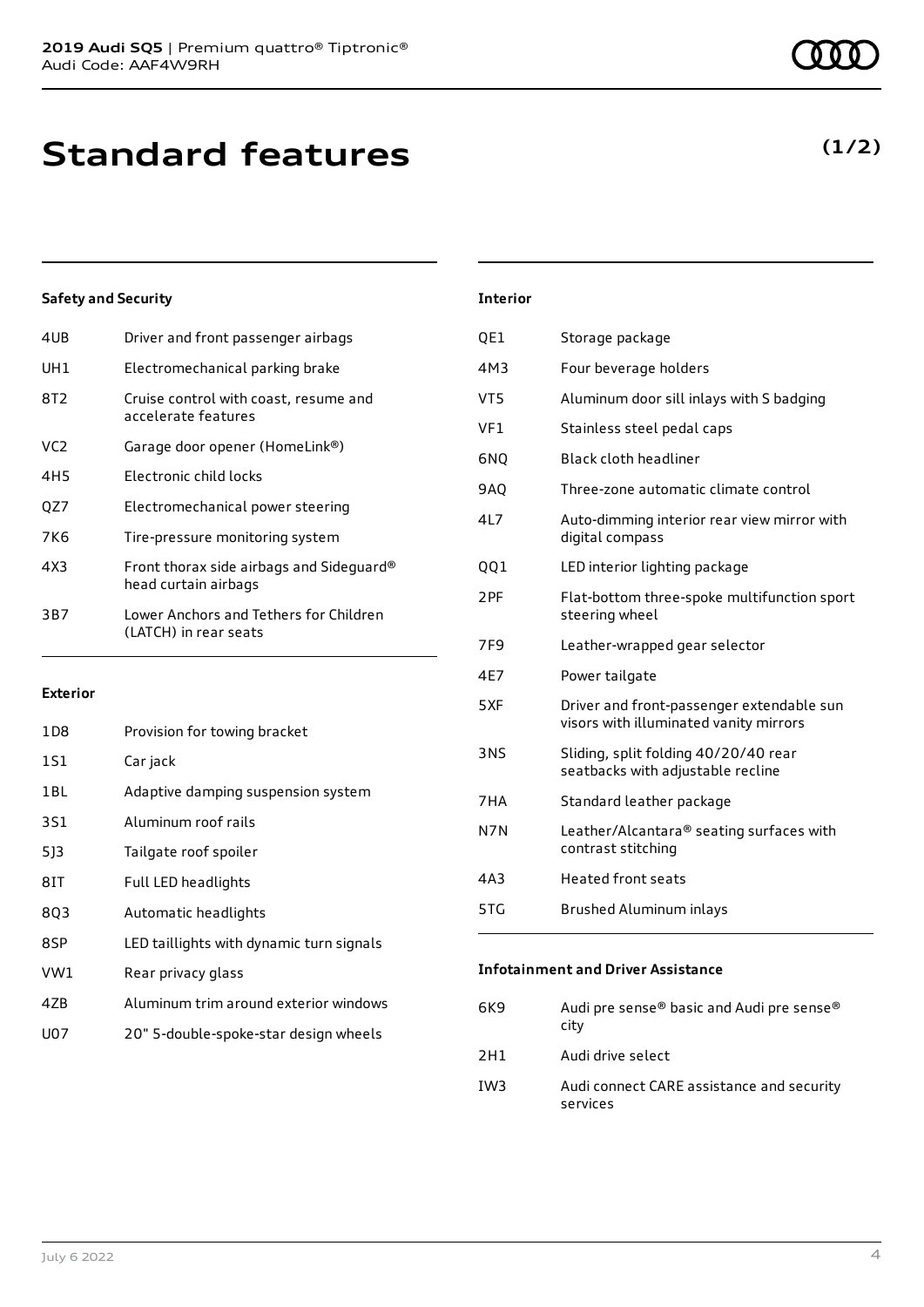# **Standard features**

### **Infotainment and Driver Assistance**

| UI <sub>2</sub> | Audi smartphone interface including Apple<br>CarPlay <sup>™</sup> and Google™ Android Auto™ for<br>compatible devices |
|-----------------|-----------------------------------------------------------------------------------------------------------------------|
| KA <sub>2</sub> | Rear view camera                                                                                                      |
| 9VD             | Audi sound system                                                                                                     |
| 9S7             | 7.0" color driver information system                                                                                  |
| 7UH             | Connectivity package                                                                                                  |
| I8S             | MMI® radio                                                                                                            |
| 9ZX             | BLUETOOTH <sup>®</sup> wireless technology                                                                            |

preparation for compatible devices

July 6 2022 5

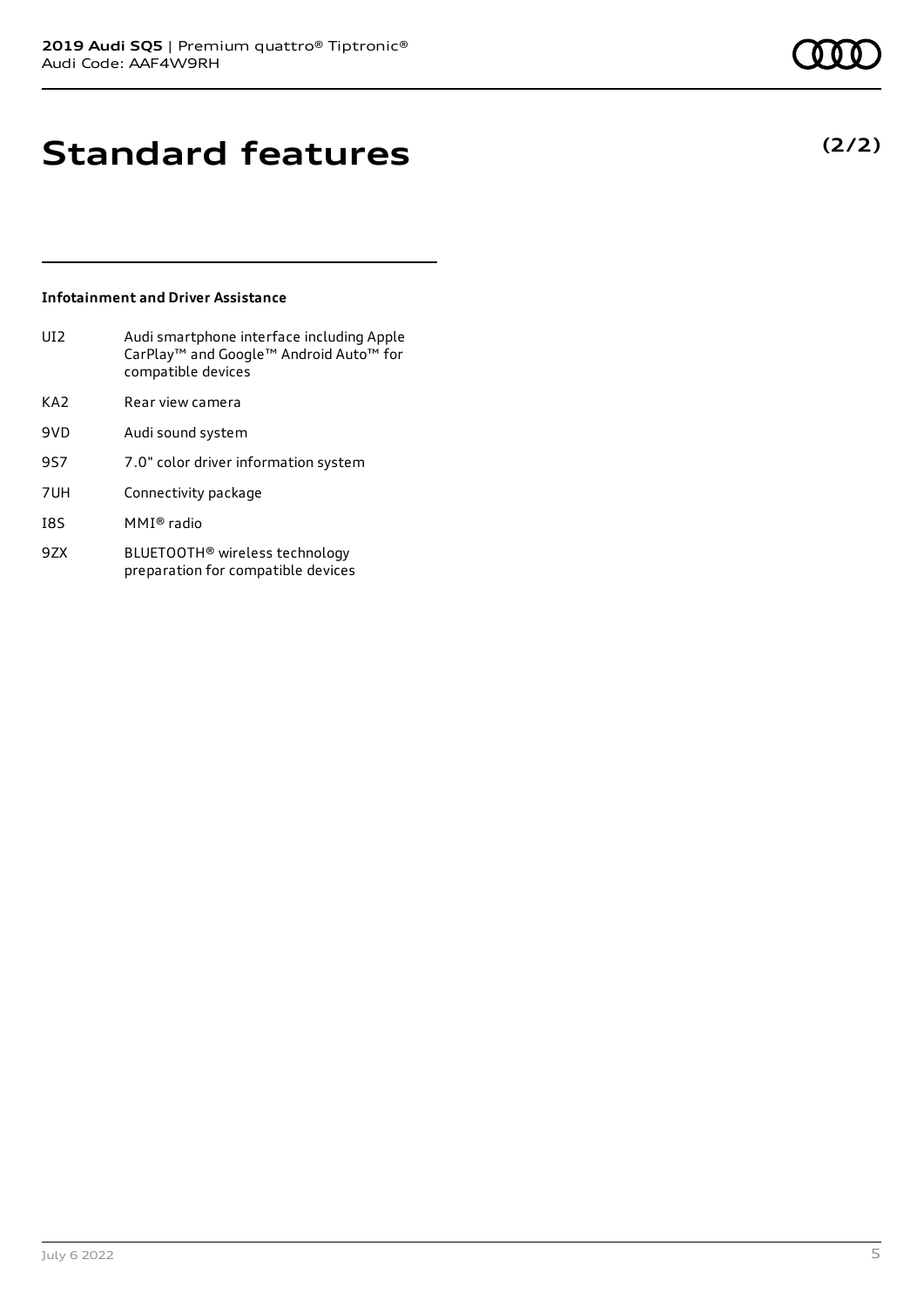# **Dealer remarks**

CONVENIENCE PACKAGE, PANORAMIC SUNROOF AND MORE!. . Certified. Grey 2019 Audi SQ5 3.0T Premium quattro quattro 8-Speed Automatic with Tiptronic 3.0L TFSI Audi Advanced Key, Audi Pre-Sense Rear, Audi Side Assist, Auto-Dimming Power Folding Exterior Mirrors, Convenience Package, Driver Seat Memory, Panoramic Sunroof, SiriusXM All Access Service.. . Recent Arrival!. . Audi Certified pre-owned Details:. . \* Transferable Warranty. \* Includes 24/7 Roadside Assistance emergency towing, collision, jump start, flat tire change, emergency fuel service, lock-out service, extrication service, Audi assist, CARFAX Vehicle History Report and SiriusXM satellite radio complimentary 90 day subscription. If Audi New Vehicle Limited Warranty (NVLW) coverage remains at time of CPO purchase, CPO Limited Warranty Coverage commences upon expiration of NVLW and continues until 5 years from vehicle's original in-service date with no mileage limitation. If NVLW coverage has expired at time of CPO purchase, CPO Limited Warranty coverage commences at time of purchase and continues for 12 months with no mileage limitation. Limited warranty is transferable between private parties.. \* 300+ Point Inspection. \* Limited Warranty: 12 Month/Unlimited Mile beginning after new car warranty expires or from certified purchase date. \* Warranty Deductible: \$0. \* Vehicle History. \* Roadside Assistance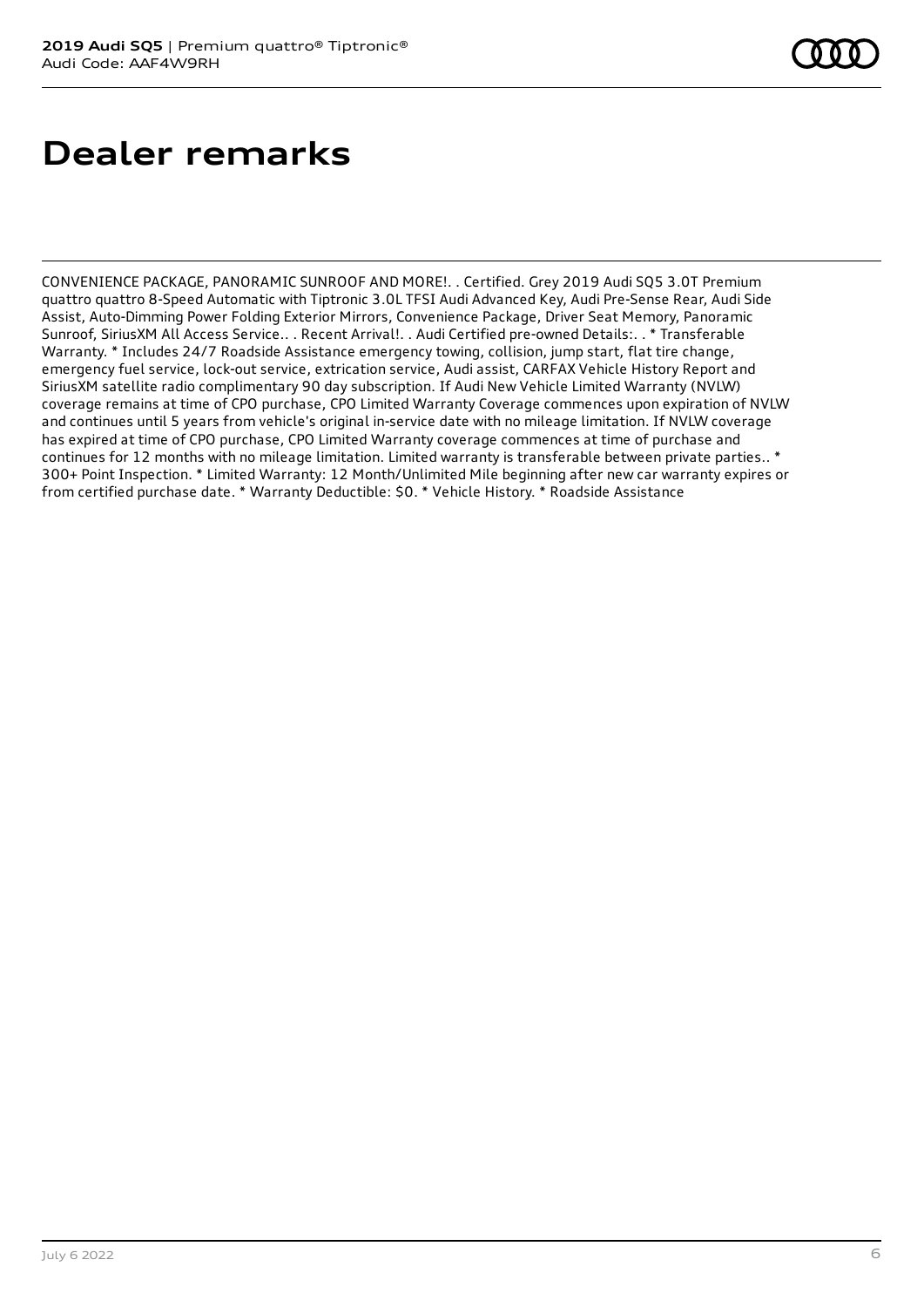# **Technical Specifications**

### **Engineering | Performance**

| Engine type                  | 3.0-liter six-cylinder                                                |
|------------------------------|-----------------------------------------------------------------------|
| Acceleration (0 - 60<br>mph) | 5.1 seconds seconds                                                   |
| Engine block                 | Aluminum-alloy                                                        |
|                              | Induction/fuel injection Twin-scroll turbocharged/TFSI®               |
| Cylinder head                | Aluminum-alloy                                                        |
| Max. output ps/hp            | 349 @ rpm                                                             |
| Towing capacity              | 4,400 lbs lb                                                          |
| stroke                       | Displacement/Bore and 2,995/84.5 x 89.0 cc/mm                         |
| Top track speed <sup>1</sup> | 155 mph mph                                                           |
| Torque                       | 369 lb-ft@rpm                                                         |
| Valvetrain                   | 24-valve DOHC with Audi valvelift<br>system and variable valve timing |

### **Transmission | Drivetrain**

| Gear ratios: 8th                  | 0.667:1                                                                                       |
|-----------------------------------|-----------------------------------------------------------------------------------------------|
| Gear ratios: 6th                  | 1.000:1                                                                                       |
| Gear ratios: 7th                  | 0.839:1                                                                                       |
| Gear ratios: Reverse              | 3.317:1                                                                                       |
| Rear Differential, for<br>quattro | Optional quattro <sup>®</sup> sport rear<br>differential                                      |
| Gear ratios: Final Drive          | 3.204:1                                                                                       |
| Gear ratios: 4th                  | 1.667:1                                                                                       |
| Transmission                      | Eight-speed Tiptronic® automatic<br>transmission and quattro <sup>®</sup> all-<br>wheel drive |
| Gear ratios: 5th                  | 1.285:1                                                                                       |
| Gear ratios: 2nd                  | 3.143:1                                                                                       |
| Gear ratios: 3rd                  | 2.106:1                                                                                       |
| Gear ratios: 1st                  | 4.714:1                                                                                       |

#### **Electrical system**

| Alternator | 14 Volt - 110-150A  |
|------------|---------------------|
| Battery    | 12 Volt - 420A/75Ah |

| Steering type | Electromechanical speed-sensitive<br>power steering/optional dynamic<br>steering |
|---------------|----------------------------------------------------------------------------------|
|               |                                                                                  |

Turning diameter, curb-38.4 ft to-curb Steering ratio 15.8:1

### **Suspension**

**Steering**

| Front axle | Five-link front suspension with<br>adaptive damping |
|------------|-----------------------------------------------------|
| Rear axle  | Five-link rear suspension with<br>adaptive damping  |
| Optional   | Sport adaptive air suspension                       |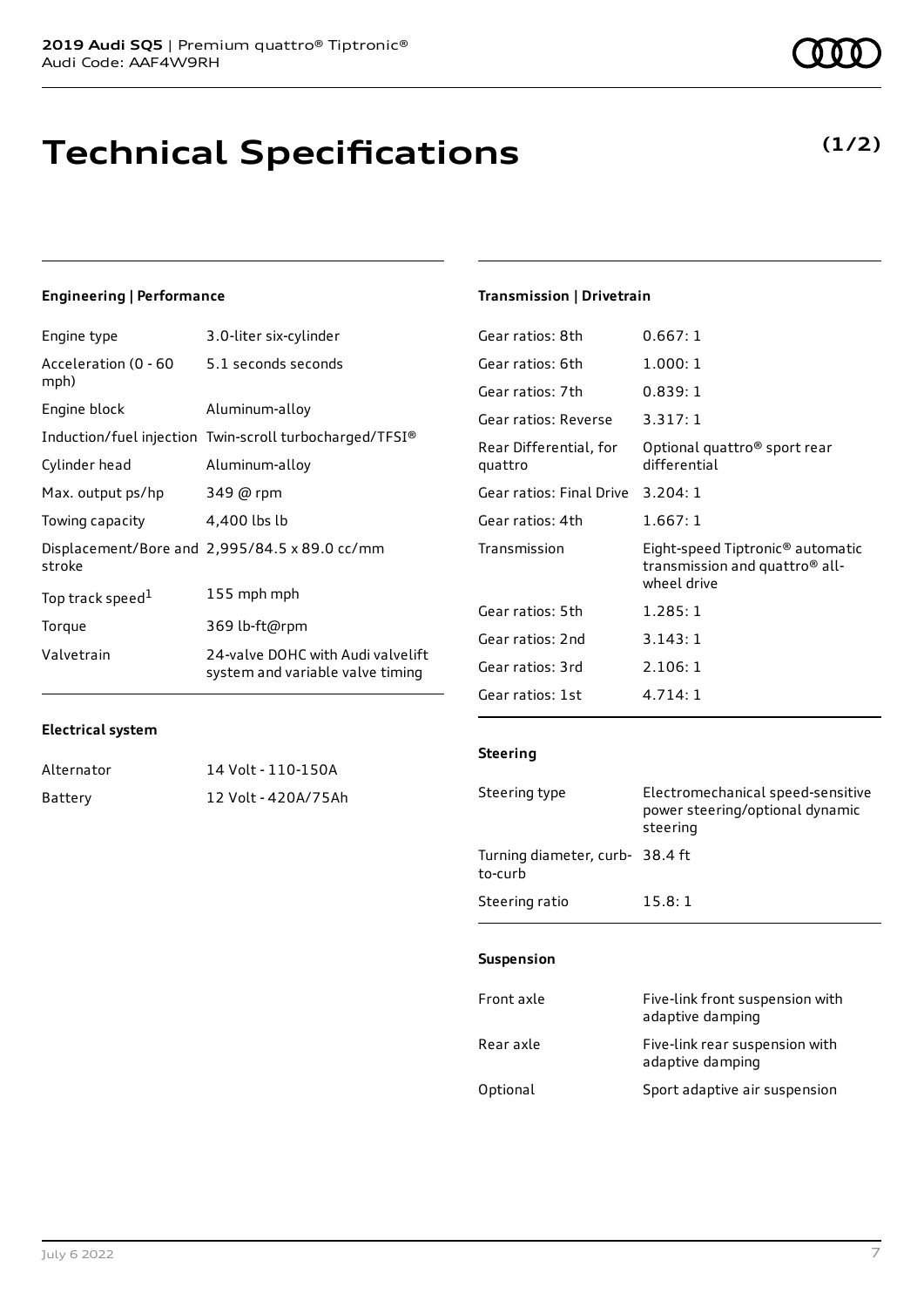# **Technical Specifications**

## **Brakes**

| Front brakes         | 13.8 (ventilated disc) in                                            |  |
|----------------------|----------------------------------------------------------------------|--|
| Rear brakes          | 13.0 (ventilated disc) in                                            |  |
| Parking brake        | Electromechanical                                                    |  |
| Body                 |                                                                      |  |
|                      |                                                                      |  |
| Material             | Multi-material body construction<br>(steel and aluminum composition) |  |
| Corrosion protection | Multistep anti-corrosion protection                                  |  |

### **Warranty | Maintenance**

| Warranty    | 4-year/50,000-mile Audi New<br>Vehicle Limited Warranty                                   |
|-------------|-------------------------------------------------------------------------------------------|
| Maintenance | 12-month/10,000 mile (whichever<br>occurs first) NO CHARGE first<br>scheduled maintenance |

#### **Exterior Measurements**

| Height                           | 65.3 in    |
|----------------------------------|------------|
| Overall width without<br>mirrors | 74.5 in    |
| Length                           | 183.9 in   |
| Wheelbase                        | $111.2$ in |
| Drag coefficient                 | 0.35 Cw    |
| Overall width with<br>mirrors    | 84.3 in    |
| Track rear                       | 63.6 in    |
| Track front                      | 63.9 in    |
| Curb weight                      | 4,321 lb   |
| Ground clearance,<br>loaded      | 8.2 in     |

#### **Interior measurements**

| Seating capacity                          | 5                      |
|-------------------------------------------|------------------------|
| Shoulder room, rear                       | 56.5 in                |
| Head room with front<br>sunroof           | $40.2$ in              |
| Leg room, rear                            | 37.8 in                |
| Shoulder room, front                      | 57.7 in                |
| Head room with rear<br>sunroof            | 37.7 in                |
| Head room, rear                           | 39.3 in                |
| Leg room, front                           | 41.0 in                |
| Head room, front                          | 41.7 in                |
| Cargo volume, rear<br>seatbacks up/folded | 25.1/53.1 cu ft, cu ft |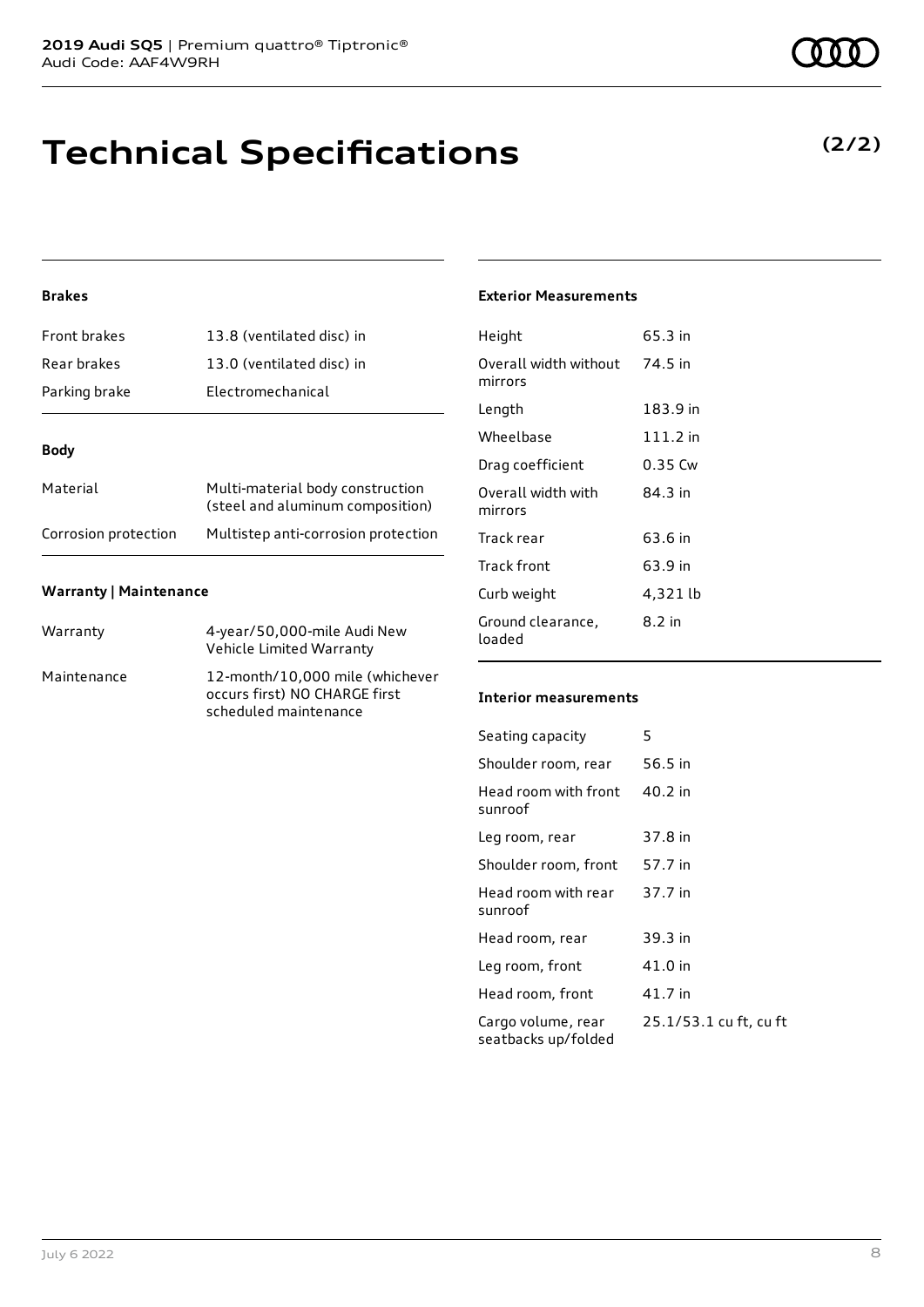## **Consumption- and emission**

**Consumption by NEDC**

combined 21 mpg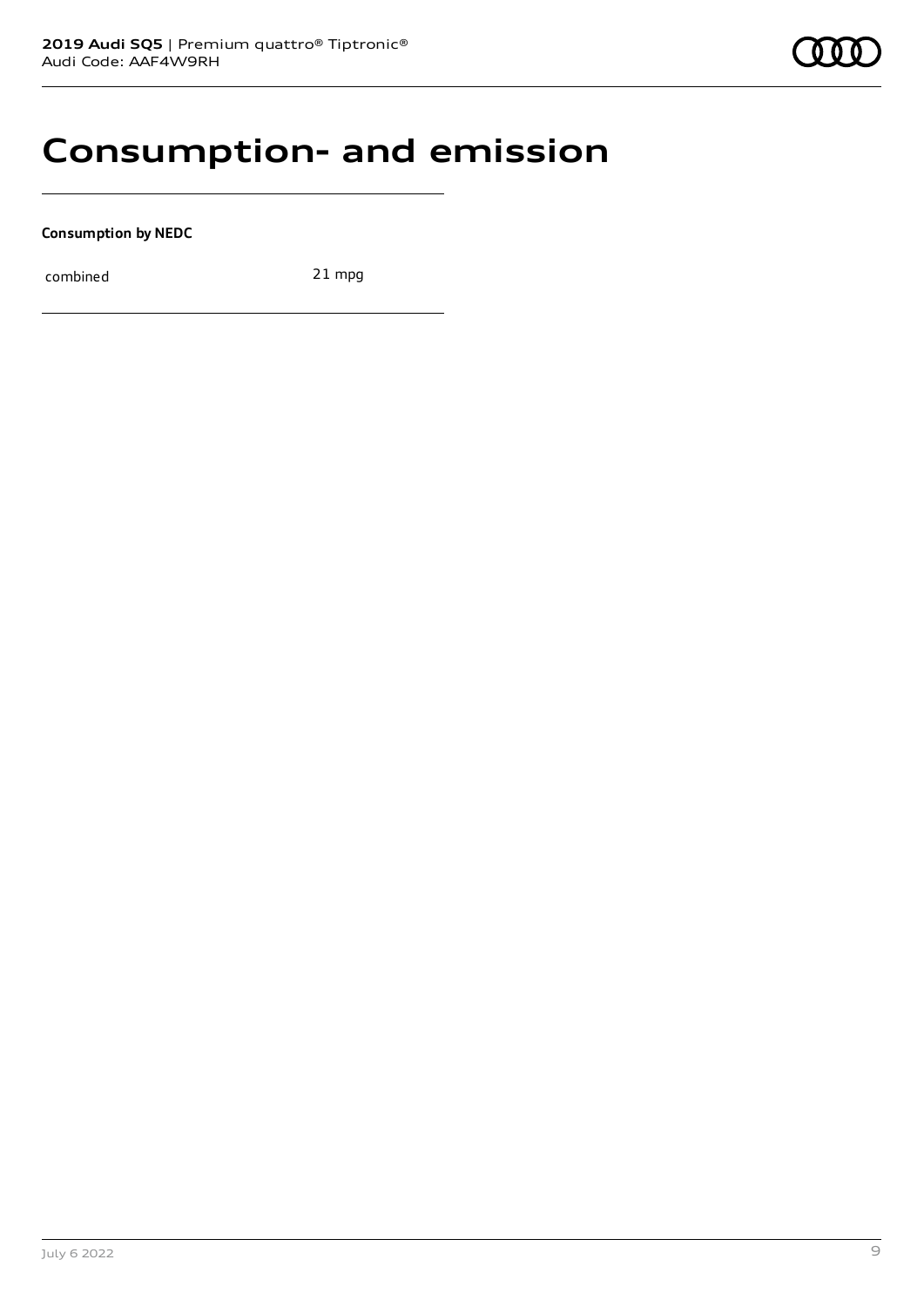

# **Contact**

Dealer **Audi Rocklin**

4448 Granite Dr 95677 Rocklin CA

Phone: 9168361288 FAX: 9168361289

www: [https://www.audirocklin.com](https://www.audirocklin.com/)